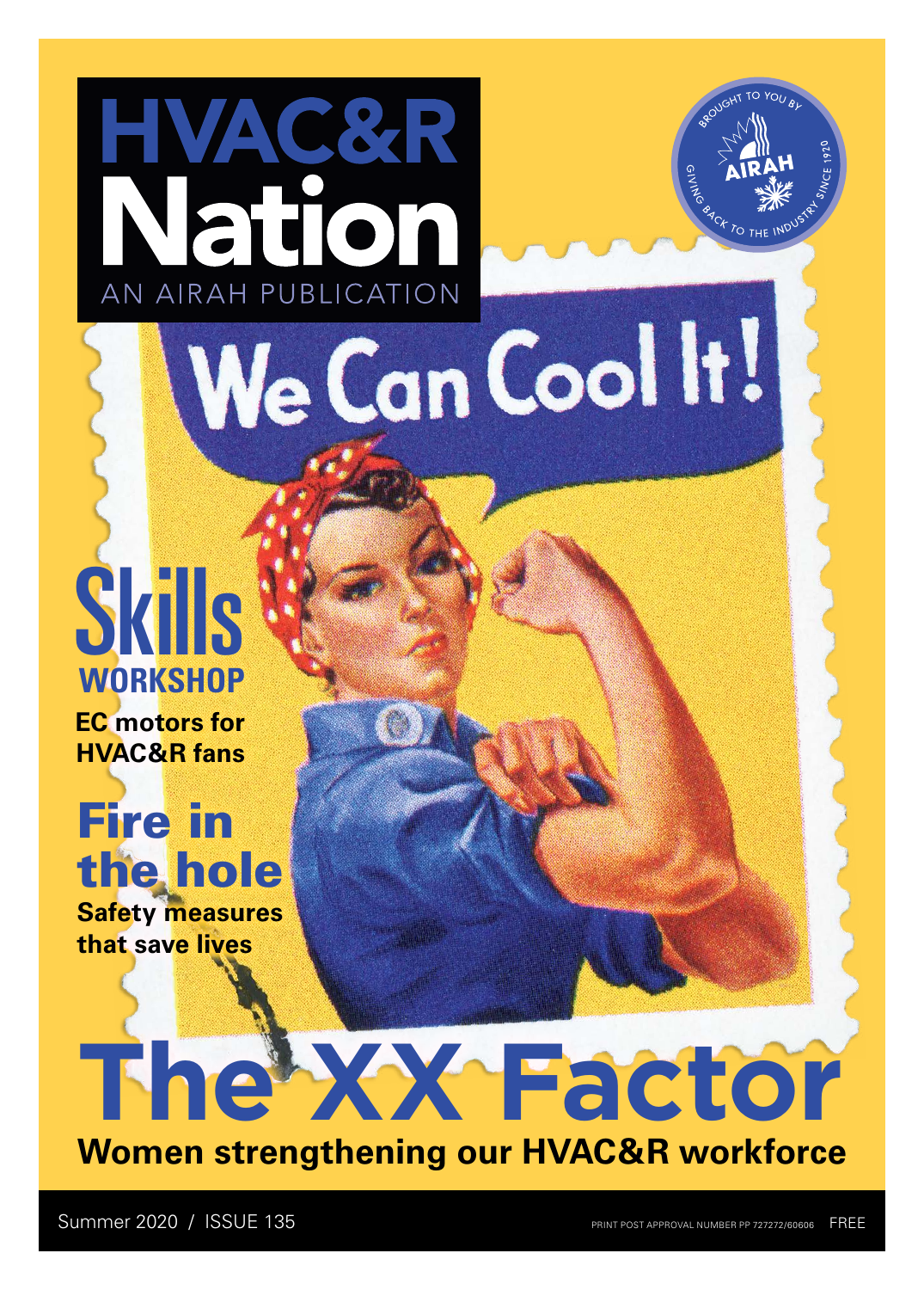

# THE XX FACTOR

Despite efforts to attract more women into the HVAC&R industry, the overwhelming majority of workers are still male. **Willow Aliento** talks to women and men in our sector who share a passion for building a more diverse and inclusive workforce.

It's no secret that HVAC&R is an industry with a relatively small number of women. It's also no secret that many would like this to change.

Grant Swanson, M.AIRAH, has been in the HVAC&R sector for around 40 years, and teaches HVAC and refrigeration at Ultimo TAFE in Sydney. Although the number of female apprentices and students remains low for HVAC&R, it is growing. This year, for example, there were a total of 13 female students across courses including Certificate II Career Start Electrotechnology, Certificate III Journeyman Air Conditioning and Refrigeration, and apprentices across Stage One, Stage Two and Navy apprentices.

While those are not big numbers, Swanson points out that the HVAC&R trade as a whole has historically struggled to attract new quality apprentices because it is not as high-profile as building, plumbing and electrical.

"The industry has grown rapidly over the last 20 years, but over this same period those entering the industry at trade level has declined," he says.

One way of tackling this challenge and increasing the talent pool is to actively attract women.

"We have been looking at ways to target and promote greater female uptake of air conditioning and refrigeration apprenticeships," Swanson says. "The industry requires a large injection of quality trades people to service the continual growth of the sector."

The TAFE NSW Ultimo refrigeration section is currently actively seeking female participation in a Certificate II Electrotechnogy Career Start course in 2021. The course is two days a week for six months, and provides students with key foundation skills and knowledge, and a sample of what the industry has to offer, before they commit to a full apprenticeship in either electrical or HVAC&R.

#### **LIFE AS A FEMALE FRIDGIE**

Swanson says there are a number of factors beyond the classroom that contribute to low female participation rates. The perception of HVAC&R workplaces as very male-dominated is one of them.

"This may not be very inviting to young girls starting out on a career," he says.

"Coming from an all-girl high school or co-educational high school to a TAFE class where you may be the only female in the class could be intimidating for some."

There are also some features of workplaces that can be discouraging. Swanson observes that facilities on many smaller construction sites are of a low standard and would generally not meet female needs.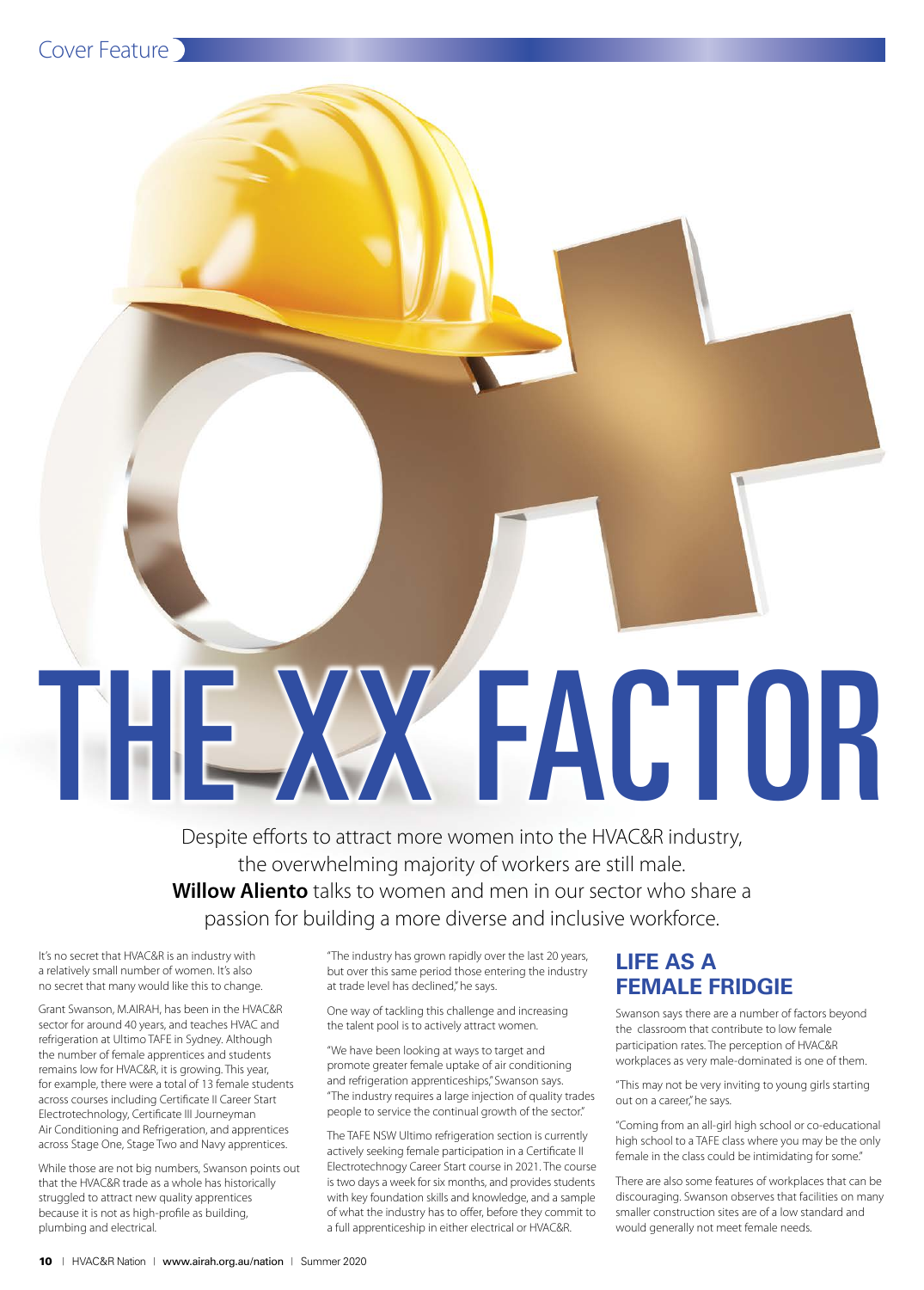#### Cover Feature



This is something Bridie Kate McDonald, a qualified refrigeration technician and former student at Ultimo TAFE, has experienced first-hand.

She often works on sites where there are no amenities for women, including hygiene product disposal. These are facilities all workplaces should be providing, she says.

"Even if it is a male-dominated workplace, it is just basic workplace health and safety [to have sanitary product bins]. Women don't necessarily speak up about having those amenities. They are too anxious, and we don't want to draw attention to ourselves."

When she attended TAFE she was the only female student in her classes, and there was some adjustment required by the male students. This has carried through into the workplace, where she says some of her male colleagues have found it difficult to feel comfortable with their usual "joking around".

"A lot of them I think are worried about what they can and cannot do around women at work," she says. "Nobody knows where the line is."

McDonald says there needs to be workplace resources around this to help men understand what is and is not OK in terms of behaviour. This is also something that

could be done at TAFE. Just as courses often bring in a bank representative to talk about managing finances, they could bring in a workplace gender relations coach to talk about how to build good working relationships between men and women.

Another challenge she has encountered is colleagues and others being concerned about her physical abilities, such as lifting.

The low number of female fridgies also makes being in the trade more challenging.

"But there are a lot of females who like to take on a challenge!" she says.

McDonald is positive about the pathways the trade can offer, from big plant rooms and chillers and cooling tower work through to coolrooms, freezer rooms, refrigerated cargo containers and buildings including major commercial offices and retail centres.

In addition to the diversity of sites, there is diversity in products, technology and tasks.

"You are always learning something different – it is not everything being the same every day."

There are also multiple skills involved beyond technical and tool skills, including communication skills. This is an area where McDonald thinks women may have a path to success.

"Communication skills are one of the biggest keys," she says.

A sense of humour is also essential, McDonald says.

#### **HARD TO BE WHAT YOU DO NOT SEE**

Mikaila Ganado, M.AIRAH, is Chair of the Women in AIRAH Special Technical Group and a director of GWA Consultants. She says one of the most important factors in recruiting more young women into the trade is ensuring they know it is an option.

Careers advisers could be suggesting young women who are good at science and maths consider engineering and trade careers. At the same time, she says change needs to "come from the top down" in terms of how the industry presents itself to the wider public.



#### "

Women need to see engineering trades are not a socially hard choice

"Women need to see engineering trades are not a socially hard choice," Ganado says.

The image of the industry as a place where there are "girly magazines in the coffee room" is outdated and needs to be changed. Advertising also plays a role – with outdated gender stereotypes rampant. Ganado points out it is always a man installing the air conditioner, or a male roadside mechanic coming to the rescue of a mother with a baby in the car.

"We are subtly reinforcing the stereotype for another generation of girls that these are men's roles," she says.

It is already tough being a teenage girl and navigating social expectations, Ganado says. The last thing most want to do is take a career path they see as the "road less travelled".

"Many school-aged girls don't want to be seen as different," she says.

Ganado says part of raising the visibility of women in the HVAC&R sector is also about reaching critical mass – around 30 per cent female participation.

#### **LEAPING THE GENDER PAY GAP**

Once women are in the trade there are some advantages compared to other professions.

For a start, while many roles partly judge a female worker by appearance, Ganado says high-vis and uniforms are a great leveller. In HVAC&R a person is judged by the quality of their work.

The gender pay gap of around 14 per cent on average difference between women's average weekly earnings and male weekly earnings is also not as likely to be encountered.

In the early years, apprentice wages are set by awards and enterprise bargaining agreements, so are strictly gender-neutral. At higher career levels, Ganado says being assertive is important to ensure wages and salaries keep pace with male peers.

#### **DIVERSITY IS A SUPERPOWER**

For the industry too, there are benefits. Women do think differently to men, and Ganado says difference is "a superpower".

"I have seen my difference in thought as an asset and an advantage in my career," she says. "And research shows that companies with diverse boards financially outperform those that lack diversity.

"We don't need the same solutions from the same people. We need new and creative solutions from a diverse range of people."

Parental responsibilities are one area where some women see potential career roadblocks. Ganado says that "every industry needs to drop the idea of maternity leave and paternity leave. It's parental leave.